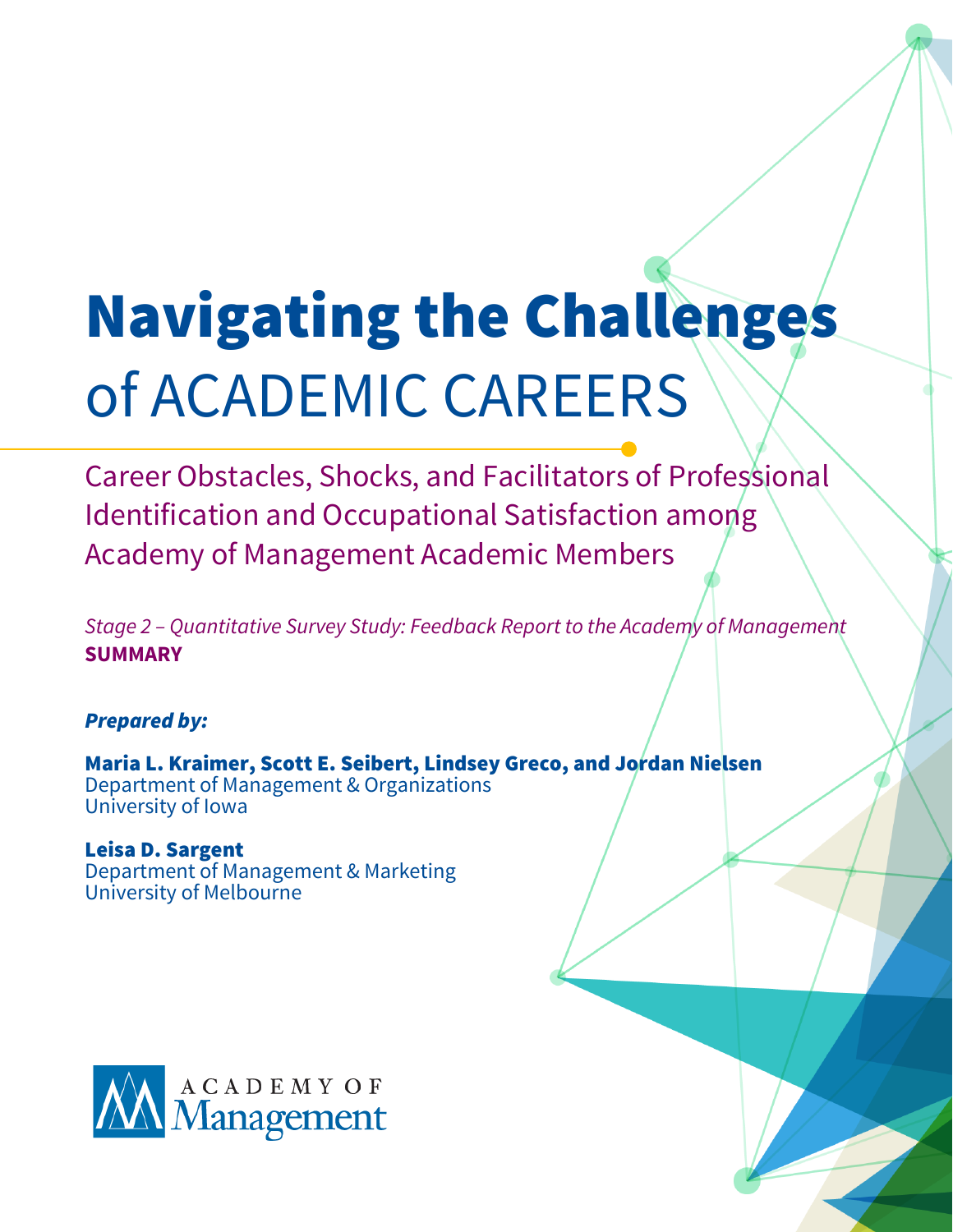# Table of Contents

| Summary                      |    |
|------------------------------|----|
| Description of Sample        |    |
| Findings and Recommendations | 10 |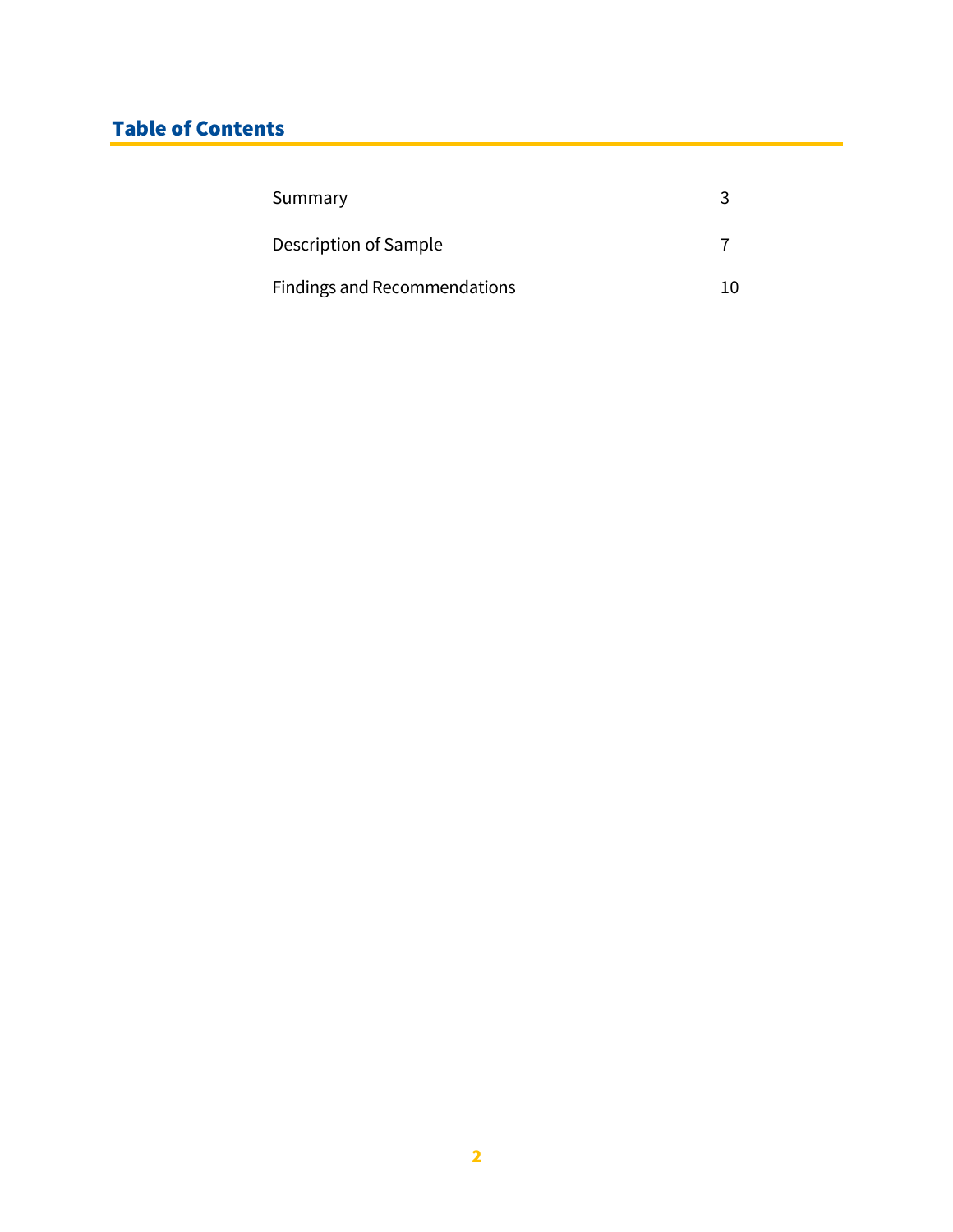#### **Summary**

This report contains the findings from the second stage of a two-stage study. The first stage survey asked open-ended questions to a random stratified sample of academic members of the Academy of Management (AOM). The primary purpose of the questions was to elicit specific examples of career shocks, career obstacles, and career facilitators that members have experienced during their academic career. *Career shocks* are defined as discrete events, either positive or negative, that have a lasting impact on career trajectories or lead to a significant career decision. *Career obstacles* are defined as ongoing challenges that impact an individual's ability to achieve career goals. *Career facilitators* include resources,

opportunities, and social support mechanisms that help individuals achieve their career goals and/or deal with the career obstacles and shocks.

The responses from the Stage 1 qualitative survey served as the basis for the development and choice of questions on the Stage 2 quantitative survey. A link to the Stage 2 survey was sent to all current academic members of AOM as of September 2014. Of the approximately 12,000 academic members, 2,982 members responded to at least part of the survey (a 24.8% response rate) while 2,014 members finished the survey (a 16.8% response rate). The key research questions and findings are highlighted below.

#### 1. **What are the most commonly reported career obstacles and shocks that academics are experiencing in their careers?**

**SHOCKS.** The three most commonly reported positive career shocks were publishing a paper in a top tier journal, receiving a teaching award, and being elected to serve in a leadership role in an academic professional organization. The three most commonly reported negative career shocks were experiencing a negative political incident within one's department or university, having difficulties obtaining a job, and being in a department that was affected by significant organizational change. Personal and family shocks were experienced less frequently in general; however, the three personal shocks that were most common were having a close family member be diagnosed with a serious illness or disability; experiencing a death in one's immediate family, or of a close friend; and having a baby or adopting a child.

**OBSTACLES.** We examined three obstacles - role overload, workplace practices procedural injustice, and review process procedural injustice. Half of academics (51%) feel some degree of role overload. In terms of the two perceptions of injustice, review process procedural injustice was the more important factor; 37% of academics feel that the journal review process is unfair and/or biased. A smaller percentage, 27%, feel that practices and decisions in their university work environment (i.e., pay raises, promotions, teaching allocations, etc.) are not fair.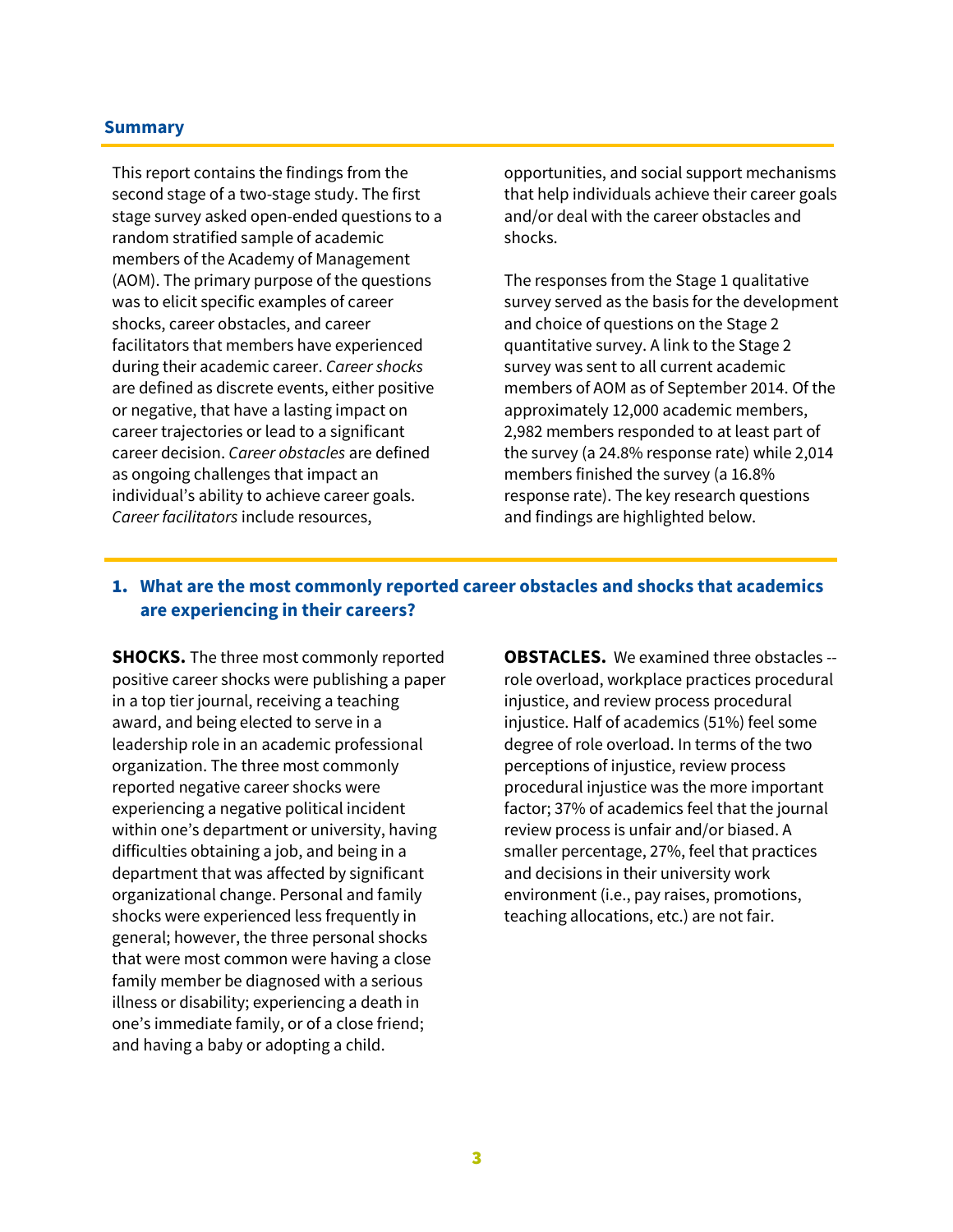## 2. **Which types of career obstacles and shocks impact member's professional identification, university identification, researcher role identity, occupational satisfaction, and intentions to leave occupation?**

#### **PROFESSIONAL IDENTIFICATION.** Just

over half the respondents (51%) indicated that they identify with the profession (agreed or strongly agreed with this identification). Further, professional identification is positively impacted by the positive career shocks. In particular, every positive shock except for being recruited by another university was positively related to professional identification. None of the negative shocks related to professional identification. Both types of injustice, review process and workplace practices, were negatively related to professional identification.

**UNIVERSITY IDENTIFICATION.** Fifty-eight percent (58%) of respondents identified with their university (agreed or strongly agreed with this identification). Both positive and negative career shocks impacted university identification. In particular, university identification was positively related to six of the eight positive career shocks, and negatively to five of the eight negative career shocks. The strongest relationships were with obtaining a grant, experiencing a negative political incident within the department or university and not being awarded tenure/promotion or an administrative position. Both types of injustice, review process and workplace practices, were negatively related to university identification.

**RESEARCHER ROLE IDENTITY.** Researcher role identity was positively related to a majority of the positive career shocks. It was also related positively to two of the negative career shocks: experiencing significant

organizational change and experiencing a negative performance evaluation. Both types of injustice, review process and workplace practices, were negatively related to researcher role identity. The vast majority (90%) of respondents reported identifying with a researcher role.

#### **OCCUPATIONAL SATISFACTION.**

Occupational satisfaction was weakly, positively related to every positive career shock, and negatively related to all but one negative career shock. Occupational satisfaction also had moderate-strong relationships with each of the career obstacles: role overload, review process procedural injustice, and workplace practices procedural injustice. Overall, members are highly satisfied with this occupation (mean score of 4.0 out of 5).

## **OCCUPATIONAL TURNOVER**

**INTENTIONS.** Occupational turnover intentions were weakly and negatively related to a majority of the positive career shocks, and weakly positively related to the negative career shocks. Both types of injustice, review process and workplace practices, were positively related to intentions to leave the occupation. Overall, though members' intentions to leave the occupation were quite low (mean score of 1.6 out of 5).

Note that although role overload is experienced by the majority of participants, this obstacle was significantly correlated (*r* = - .22) only with occupational satisfaction and not the other four outcomes examined here.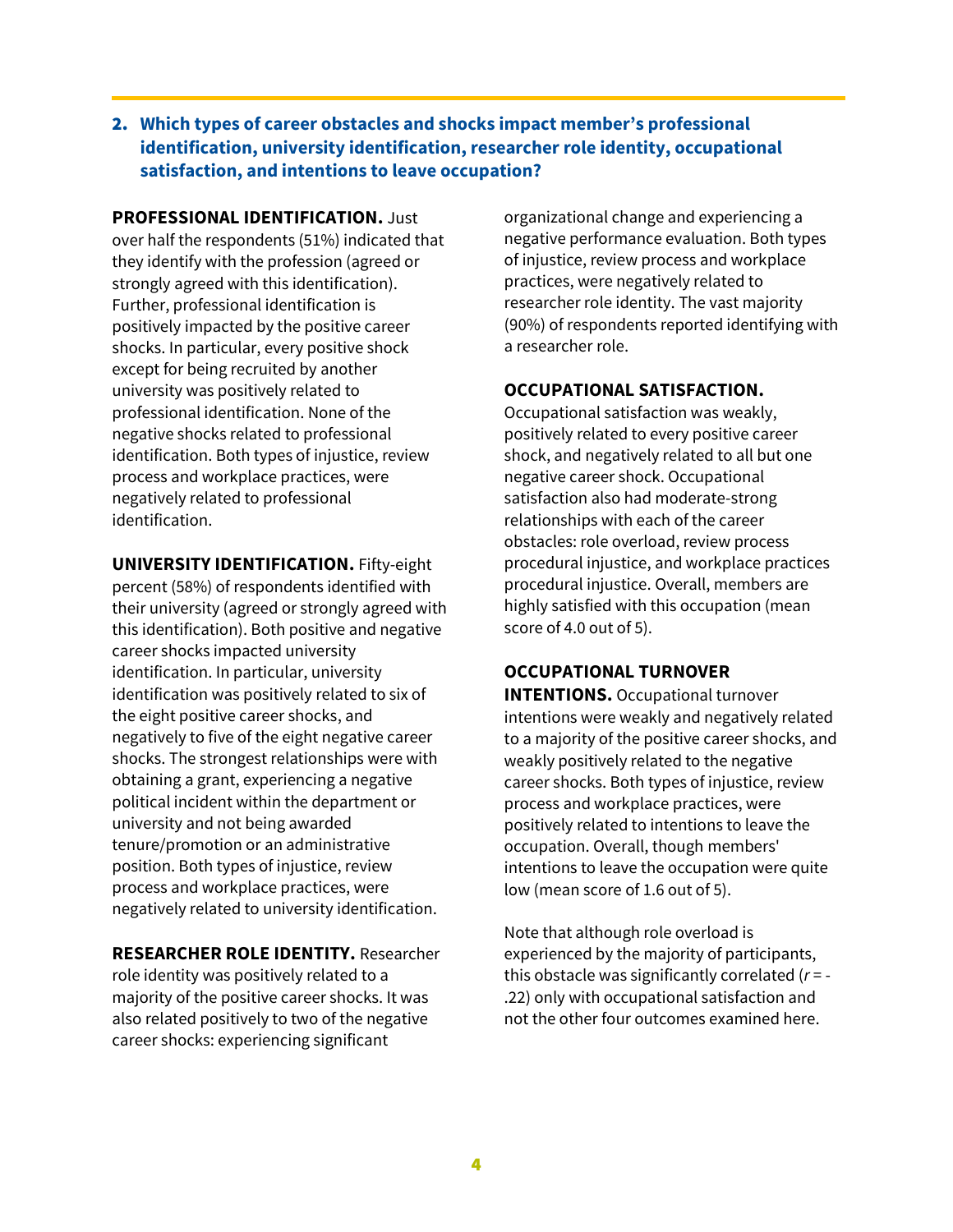## 3. **Which types of career facilitators impact member's professional identification, university identification, researcher role identity, occupational satisfaction, and intentions to leave occupation?**

We examined three types of career facilitators in the survey -- support from a mentor, professional networking, and university support. Respondents engaged the most in professional networking, with 68% agreeing that they proactively build their professional network to facilitate their career. In terms of university support, 58% of respondents agreed that their university provides adequate resources and financial support. In contrast, only 27% of respondents felt they receive enough mentoring support. Each of these facilitators significantly correlated with all five outcomes with one exception: the correlation between professional networking and university identification was not significant.

## 4. **Which career facilitators buffer the negative effects of career obstacles and shocks on the outcome variables?**

We found a number of significant interaction effects suggesting career facilitators play a buffering role. Professional networking buffered the negative effects of being turned down for tenure/promotion, experiencing a negative political incident, receiving a negative performance evaluation, and review process

injustice on at least one of the occupational outcomes. Mentoring support buffered the negative effects of being turned down for promotion/tenure on occupational turnover intentions. Finally, university support buffered the negative effects of not receiving a grant on occupational satisfaction.

## 5. **Are there differences between tenure track faculty and non-tenure track faculty in any of the career shocks, obstacles, facilitators, or occupational outcomes?**

Of the eight positive shocks examined, tenure track faculty were more likely to experience all of them, except receiving a teaching or research award, compared to non-tenure track faculty. Of the negative shocks, non-tenure track faculty were more likely to experience being turned down for tenure / promotion and not receiving an administrative position, compared to tenure track faculty. For the obstacles, tenure track faculty was more likely

to perceive role overload, but less likely to perceive workplace practices injustice. Tenure track faculty were also more likely to report higher levels of university support, compared to non-tenure track. Finally, tenure track faculty had higher mean scores on professional identification, researcher role identity, and occupational satisfaction; whereas non-tenure track faculty had greater intentions to leave the occupation.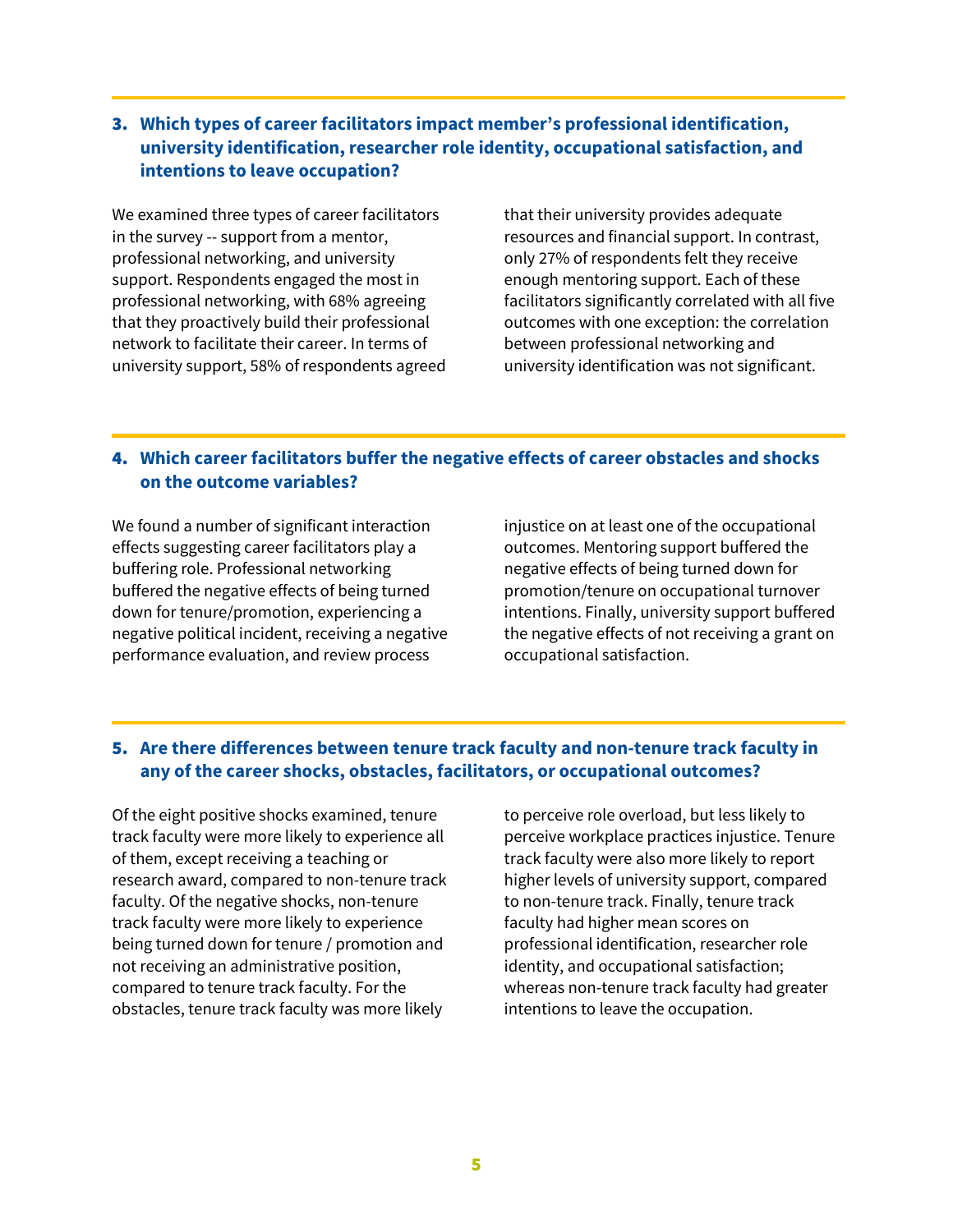## 6. **Are there differences across geographic regions in any of the career shocks, obstacles, facilitators, or occupational outcomes?**

Across the five geographic regions, there were mean score differences in three of the positive shocks: publishing a paper in a top-tier journal, obtaining an external grant, and being recruited by another university. It is noteworthy that there were no mean differences in being invited to join an editorial board, being elected to leadership positions in professional organizations, and receiving research or teaching awards. For the negative shocks, there were geographic differences only with respect to receiving a negative performance evaluation and having difficulties

obtaining a job (those in UK/Australia/NZ region experienced more of both of these negative events). There were also some geographic differences in the reported mean scores for workplace practices procedural injustice (Asia scoring higher), university support (UK/Australia/NZ scoring higher), mentoring support (Western Europe scoring higher), university identification (Asia and South/Central America scoring higher), occupational satisfaction (US/Canada scoring highest), and occupational turnover intentions (South/Central America scoring the highest).

#### 7. **Are there gender differences in the career experiences and occupational outcomes?**

There were few gender differences in career outcomes (job rank, tenure track status, salary, and number of publications). The exception is the finding that women were less likely than men to be at the Full/Chaired professor rank and women had lower salaries. However, the salary difference by gender was no longer significant when Full/Chaired professor rank was accounted for in the analysis. Compared to men, women reported

higher levels of professional identification and experienced more career obstacles – role overload, review process injustice, and workplace practices injustice – but lower levels of university support. In terms of the career shocks, women were more likely to have obtained a grant (a positive shock), but also more likely to have experienced difficulties obtaining a job (a negative shock).

#### **Recommendations**

Based on the findings to the research questions, we recommended three initiatives for Academy of Management to explore and three current valuable resources that could be further exploited.

#### **Exploration opportunities** include:

- $\triangleright$  Improving the fairness of the journal review process
- $\triangleright$  Providing resources and information for faculty to address workplace unfairness
- $\triangleright$  Providing new types of research support for members

#### **Exploitation opportunities** include:

- $\triangleright$  Build more network or affinity groups
- $\triangleright$  Encourage more senior members' mentoring of early-career and international scholars, perhaps outside of the early-career individual's home university
- $\triangleright$  Expand teaching resources to attract and serve the needs of more teachingoriented members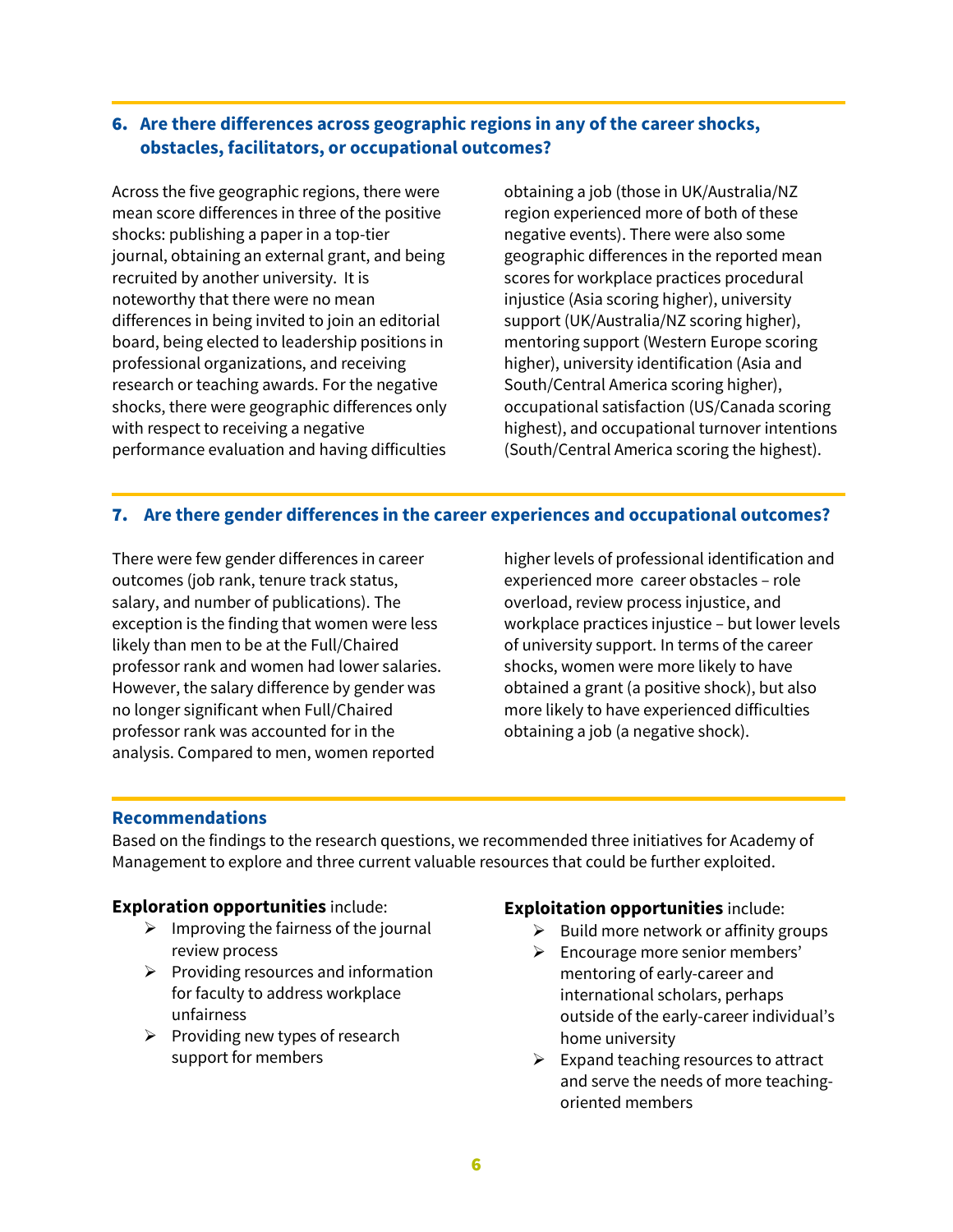## **Description of Sample**

Table 1 provides the demographic characteristic of the respondents. Sample size ranges from 1,250 to 1,950 as not all members answered all questions.

| Average age                                      | 49 years (range was 24 to 80) |     |
|--------------------------------------------------|-------------------------------|-----|
| Percent male                                     | 58%                           |     |
| Percent married or living with committed partner | 84%                           |     |
| Race                                             | White/Caucasian               | 81% |
|                                                  | Asian                         | 10% |
|                                                  | Hispanic                      | 2%  |
|                                                  | African                       | 2%  |
|                                                  | Other                         | 4%  |
| Number of children currently living in home      | None                          | 59% |
|                                                  | One                           | 16% |
|                                                  | Two                           | 18% |
|                                                  | Three                         | 5%  |
|                                                  | Four or more                  | 2%  |
| Country of residence <sup>a</sup>                | US, Canada                    | 62% |
|                                                  | UK, Australia, NZ             | 10% |
|                                                  | <b>Western Europe</b>         | 13% |
|                                                  | Asia                          | 5%  |
|                                                  | South & Central America       | 3%  |
|                                                  | Other                         | 7%  |
| Country of citizenship <sup>a</sup>              | US, Canada                    | 60% |
|                                                  | UK, Australia, NZ             | 8%  |
|                                                  | <b>Western Europe</b>         | 17% |
|                                                  | Asia                          | 8%  |
|                                                  | South & Central America       | 3%  |
|                                                  | Other                         | 4%  |

## **Table 1. Basic Demographics**

*<sup>a</sup>We combined the UK, Australia, and NZ because these countries are all native English-speaking and have universities modeled after the UK system.*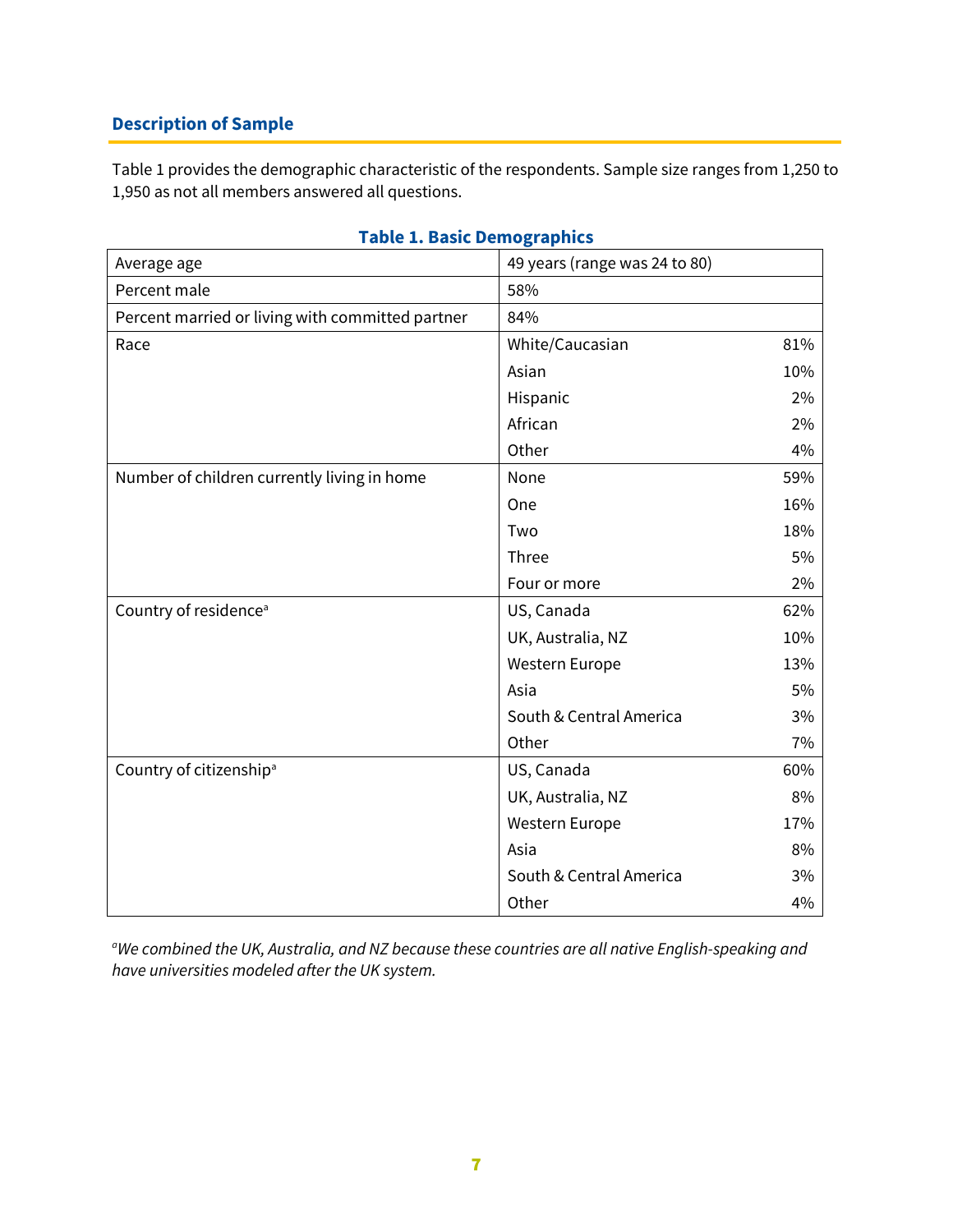Table 2 contains information related to academics' current academic positions and career outcomes. Sample size ranges from 1,250 to 1,950.

| <b>Current Employment Contract</b>                         | Tenure-track, tenured                  | 59%     |
|------------------------------------------------------------|----------------------------------------|---------|
|                                                            | Tenure-track, not yet tenured          | 23%     |
|                                                            | Fixed term contract (1+ years)         | 10%     |
|                                                            | Temporary contract                     | 3%      |
|                                                            | Other                                  | 5%      |
|                                                            | Is it by choice (percent yes)?         | 57%     |
|                                                            |                                        |         |
| Of the 249 members on "contracts"                          | Do you work for more than one          |         |
|                                                            | organization (percent yes)?            | 23%     |
|                                                            | (modal number of orgs is 2)            |         |
| Of the 249 members on "contracts,"                         | Employed exclusively in academics      | 79%     |
| type of other employment, besides                          | Employed full-time outside of academia | 6%      |
| academia                                                   | Employed part-time outside of academia | 15%     |
|                                                            | Research                               | 36%     |
| Time spent on various work activities                      | Teaching                               | 38%     |
| (average percent of time)                                  | Service to university                  | 19%     |
|                                                            | Service to professional organizations  | 7%      |
|                                                            | $\leq$ 1                               | 6%      |
|                                                            | $1 - 10$                               | 45%     |
| Total # of Peer-Reviewed Publications                      | 11-20                                  | 23%     |
| (self-reported)                                            | $21 - 50$                              | 19%     |
|                                                            | 50-74                                  | 3%      |
|                                                            | $>75$                                  | 4%      |
|                                                            | $0 - 10$                               | 20%     |
|                                                            | 11-100                                 | 18%     |
|                                                            | 101-250                                | 12%     |
| Citations (according to Google Scholar, self-<br>reported) | 251-750                                | 16%     |
|                                                            | 751-1,500                              | 11%     |
|                                                            | 1,501-3,000                            | 10%     |
|                                                            | $3,001 +$                              | 13%     |
|                                                            | US, Canada                             | 125,000 |
|                                                            | UK, Australia, NZ                      | 110,600 |
| Median Salary by Region (in US dollars) <sup>a</sup>       | <b>Western Europe</b>                  | 88,900  |
|                                                            | Asia                                   | 76,800  |
|                                                            | <b>Central and South America</b>       | 62,595  |
|                                                            | Other                                  | 62,530  |
|                                                            | All                                    | 110,000 |

## **Table 2: Career Demographics**

*<sup>a</sup>We combined the UK, Australia, and NZ because these countries are all native English-speaking and have universities modeled after the UK system.*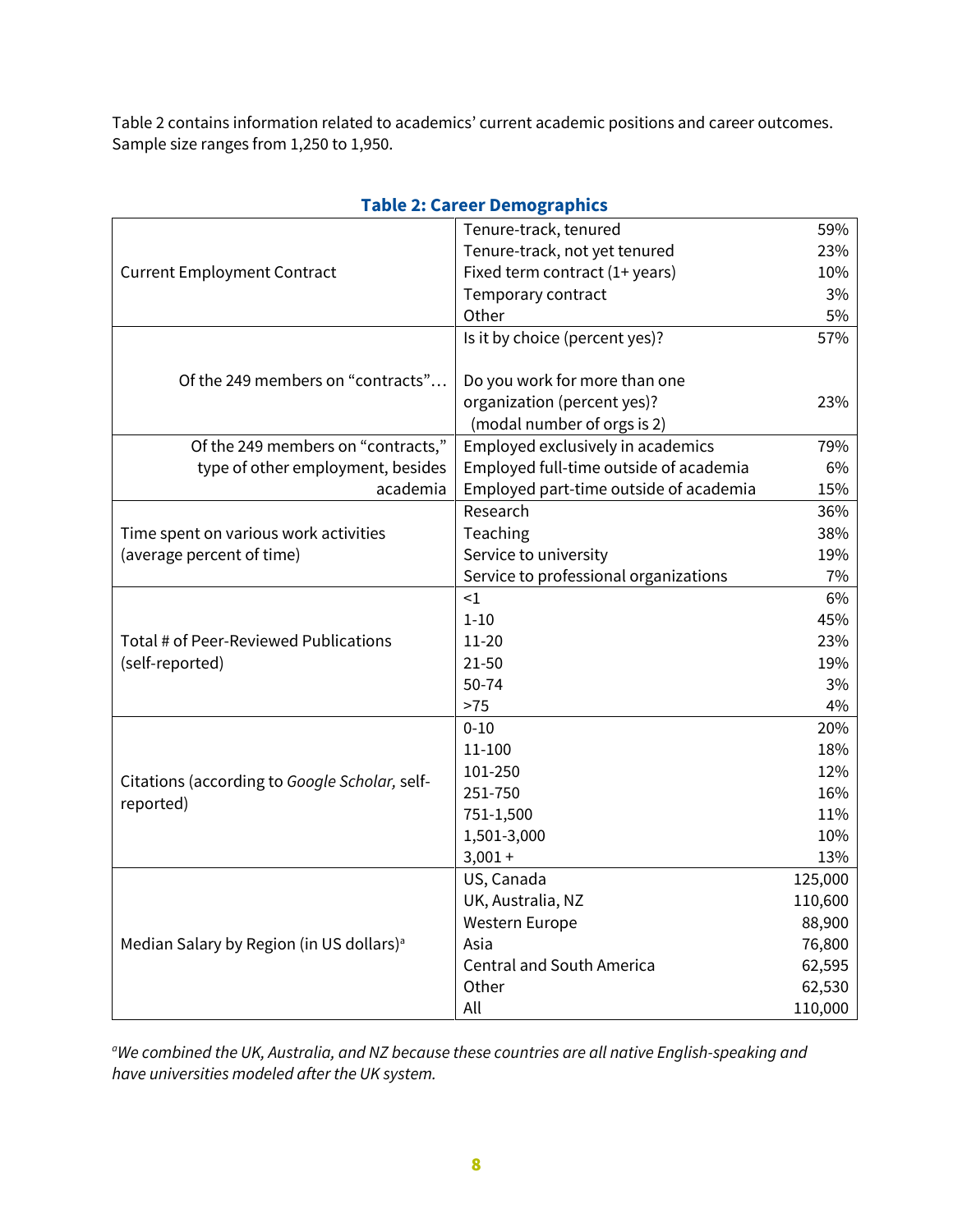We also asked respondents some questions that describe their universities.

| <b>Public or Private University</b>      | Public                        | 70% |
|------------------------------------------|-------------------------------|-----|
|                                          | Private                       | 30% |
| Mission of University                    | Research intensive            | 29% |
|                                          | Research and teaching balance | 53% |
|                                          | Teaching intensive            | 18% |
| Does your university have a PhD Program? | Yes                           | 61% |
|                                          | No                            | 39% |

## **Table 3: University-Related Demographics**

Last, Table 4 describes their membership and participation in AOM.

## **Table 4: AOM-Related Demographics**

| Current roles at Academy journals<br>(assigned to highest level of participation) | Associate Editor or Chief Editor    | $1\%$ |
|-----------------------------------------------------------------------------------|-------------------------------------|-------|
|                                                                                   | <b>Editorial board member</b>       | 5%    |
|                                                                                   | Adhoc reviewer                      | 26%   |
|                                                                                   | None                                | 37%   |
|                                                                                   | Did not answer                      | 31%   |
|                                                                                   |                                     |       |
|                                                                                   | Strongly agree                      | 7%    |
|                                                                                   | Agree                               | 36%   |
| Degree to which member agrees that they                                           | Neither                             | 41%   |
| identify with their "AOM member" role                                             | Disagree                            | 13%   |
|                                                                                   | Strongly disagree                   | 3%    |
|                                                                                   |                                     |       |
|                                                                                   | Always                              | 13%   |
|                                                                                   | Often                               | 18%   |
| Extent of involvement in the AOM                                                  | Sometimes                           | 30%   |
|                                                                                   | Rarely                              | 20%   |
|                                                                                   | Not at all                          | 19%   |
|                                                                                   |                                     |       |
|                                                                                   | Org. Behavior                       | 18%   |
| Division of AOM with which most identified                                        | <b>Business Policy and Strategy</b> | 11%   |
|                                                                                   | Org. and Management Theory          | 9%    |
|                                                                                   | Entrepreneurship                    | 8%    |
|                                                                                   | <b>Human Resources</b>              | 7%    |
|                                                                                   | International Management            | 5%    |
|                                                                                   | Social Issues in Management         | 4%    |
|                                                                                   | Tech. and Innovation Management     | 4%    |
|                                                                                   | Management Educ. & Development      | 4%    |
|                                                                                   | All Others (< 4% each)              | 30%   |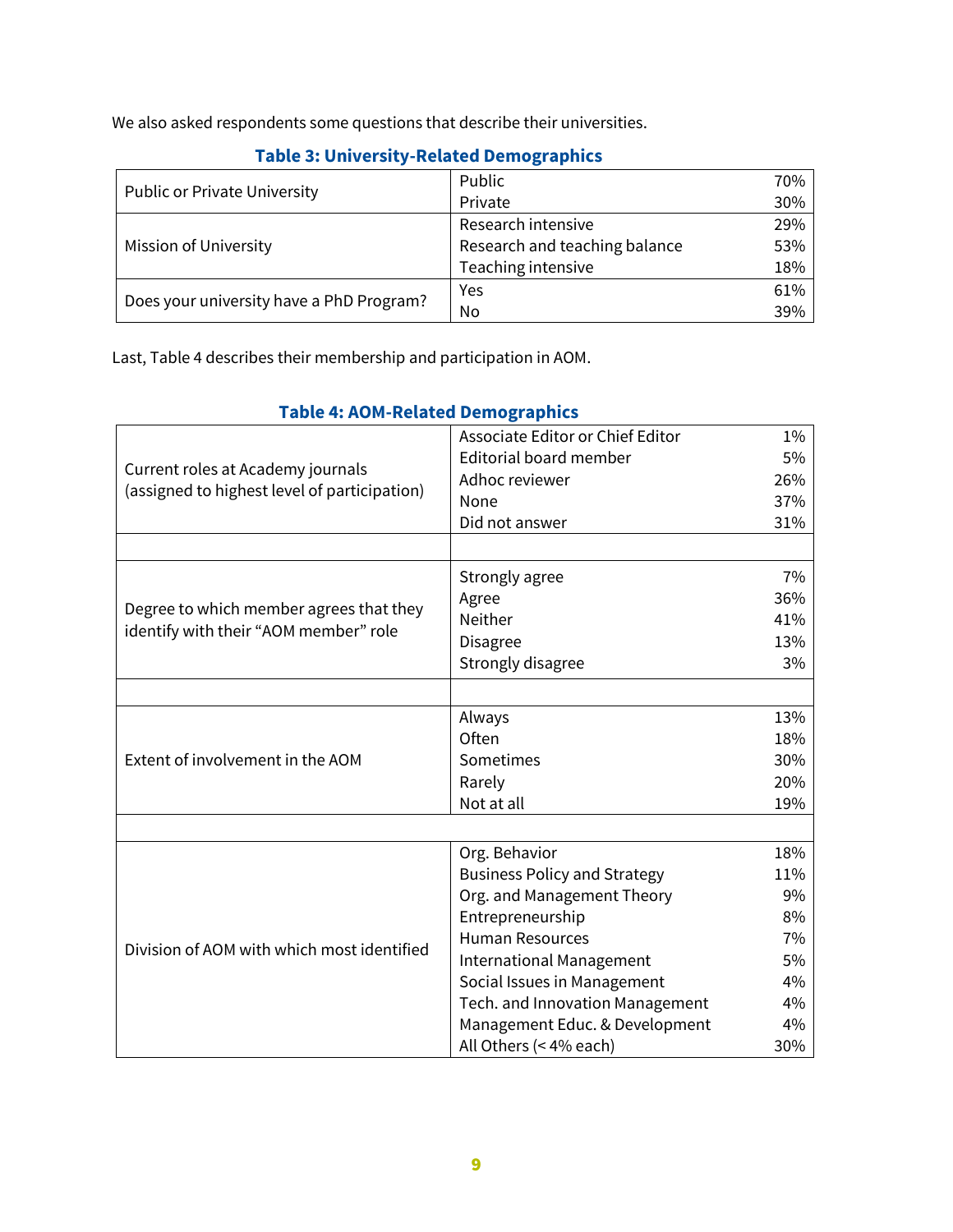## **Findings**

In this section, we provide recommendations on resources and/or initiatives that the Academy could explore and could exploit, based on the survey results. Stage 1 was an exploratory study conducted prior to the current study. The Stage 1 findings are based on open-ended responses from 99 members to a survey that asked members to describe professional challenges, career shocks, and career facilitators they have experienced. Stage 2 (the current study) Qualitative findings are based on the open-ended responses to two questions, one asked members to report what major obstacles and/or challenges they face in their academic job, the other asked what new resources AOM could provide. Stage 2 Quantitative findings are the scores to scale items measured on a 5-point Likert scale.

#### **Recommendation #1: Encourage AOM journal editors to adopt new practices to reduce perceived bias in review process**

#### **Stage 1 Findings**

 $(n = 99)$ 

 Lack of perceived journal review fairness (bias) emerged as the 6th most common "challenge" impacting one's career (6% of responses)

#### **Stage 2 Qualitative Findings**

 $(n = 375)$ 

- 7% of responses for career challenges related to bias in review process
- 10% of responses for new services or resources AOM could provide members were about "fix the broken journal review process"

#### **Stage 2 Quantitative Findings**

 $(n = 2,166)$ 

- 37% agreed process is unfair; only 10% disagreed (no one strongly disagreed)
- $\bullet$  Mean = 3.3 and this did not vary by geographic region
- Women perceived slightly more injustice than men
- Review process injustice correlated with occupational satisfaction (r = -.29)

## **Recommendation #2: Provide resources and information for faculty to address workplace unfairness**

#### **Stage 1 Findings**

 $(n = 99)$ 

- 5% of respondents identified organizational politics as a major career challenge; with 8% having experienced a negative political incident as a career shock
- 8% had been turned down for promotion; 5% had difficulties obtaining a job (both of which could be somewhat related to unclear or unfair work practices)

*(continued)*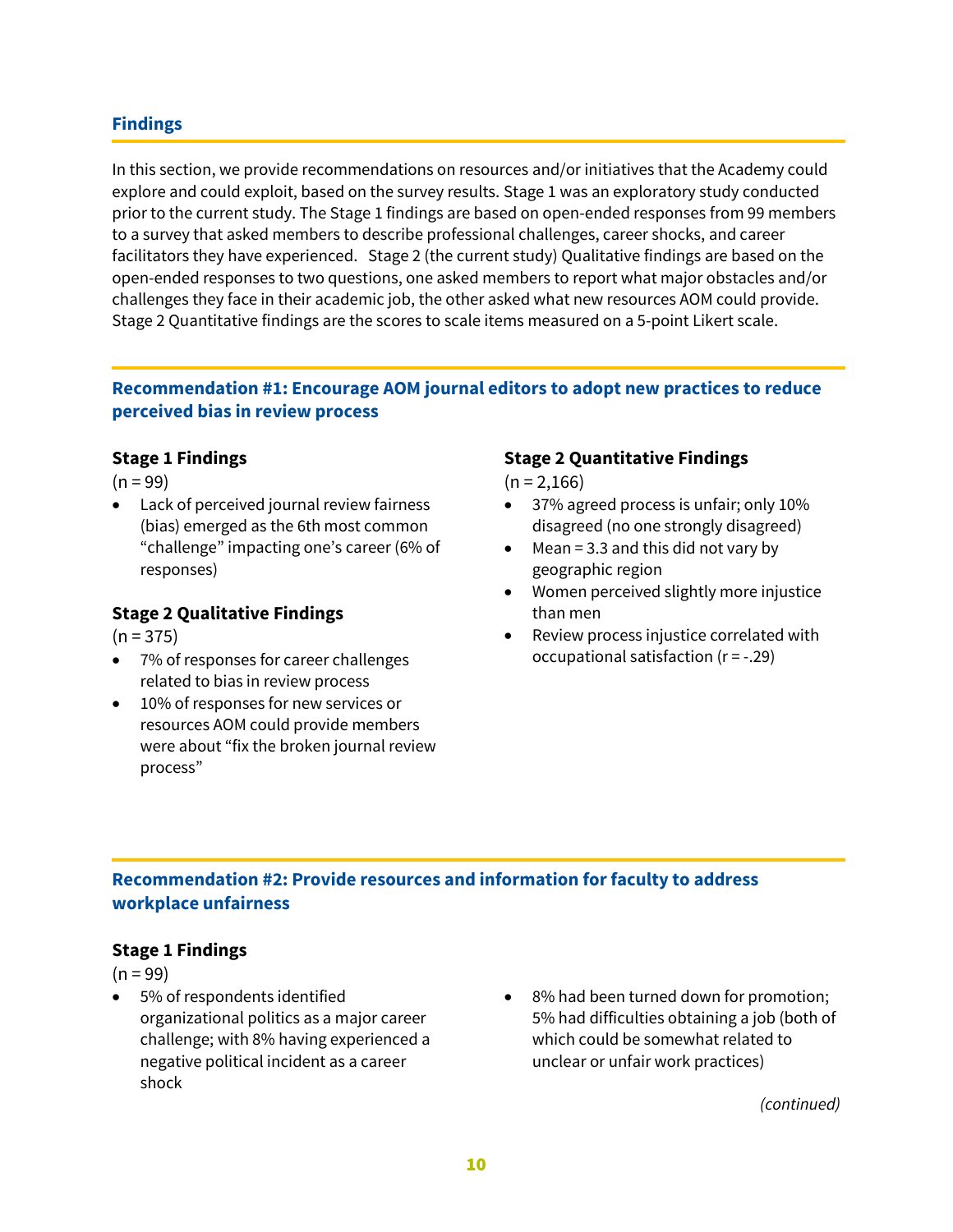## **Recommendation #2: Provide resources and information for faculty to address workplace unfairness** *CONTINUED*

## **Stage 2 Qualitative Findings**

 $(n = 375)$ 

- 20% of responses (#1 theme) were that university bureaucracy or admin control was a major challenge
- 8% reported gender or age bias
- 5% reported unclear promotion/tenure standards
- 4% reported feeling undervalued at work
- 6% of responses for new services or resources AOM could provide members were for AOM to become advocates for faculty and the profession, more generally

## **Stage 2 Quantitative Findings**

 $(n = 2,166)$ 

- 13% of respondents (n = 249) were in non tenure-track (NTT) positions
- For 43% of those, it was not by choice
- For all respondents, 27% agreed that workplace practices were unfair
- Mean score = 3.0 with higher means for NTT, women, and those in Asia
- Workplace unfairness correlated with occupational satisfaction (r = -.41)

## **Recommendation #3: Consider providing new types of research support to AOM members**

## **Stage 1 Findings**

 $(n = 99)$ 

- Adequate university support accounted for 35% of the responses naming important career facilitators
- Support included funding for research and travel, reduced teaching loads to support research, and infrastructure support for research and teaching

## **Stage 2 Qualitative Findings**

 $(n = 375)$ 

- 17% of responses for career challenges identified lack of funding or resources for research as a major challenge
- 10% of responses for new resources AOM could provide members were about doing more to support research (as universities have less)
- 5% asked AOM to do more to facilitate research collaborations

## **Stage 2 Quantitative Findings**

 $(n = 2,045)$ 

- 42% were neutral or disagreed that their university provides adequate support
- $Mean = 3.6$
- Those in Australia/UK/NZ reported more support
- Tenure track (versus NTT) reported more support
- Men (versus women) reported more support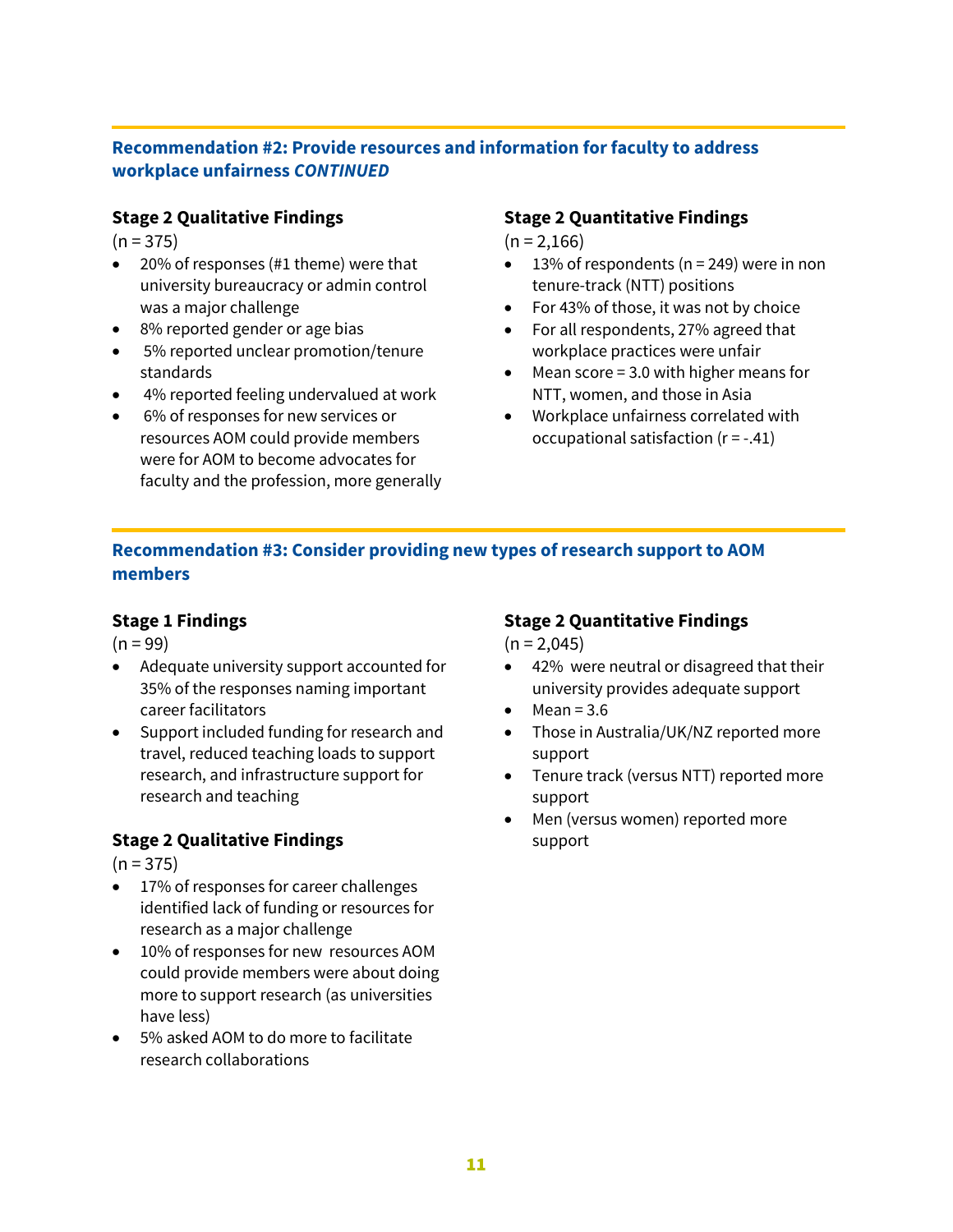## **Recommendation #4: Help members build more professional networks or affinity groups**

## **Stage 1 Findings**

 $(n = 99)$ 

 7% of the comments for important career facilitators were related to networking in the profession and at conferences

## **Stage 2 Qualitative Findings**

 $(n = 375)$ 

• 18% of responses for new services or resources AOM could provide members were related to offering more ways to connect to members for research purposes and/or to share work advice

## **Stage 2 Quantitative Findings**

 $(n = 2.008)$ 

- 32% were neutral or disagree that they engage in professional networking
- Mean = 3.8 and this did not vary by geographic region, TT status, or sex
- Professional networking correlated with occupational satisfaction (r = .22)
- Professional networking was the most robust facilitator to buffer the effects of negative shocks and obstacles

## **Recommendation #5: Provide more mentoring opportunities for both research and teaching**

## **Stage 1 Findings**

 $(n = 99)$ 

 10% of respondents reported mentoring or social support as an important career facilitator

## **Stage 2 Qualitative Findings**

 $(n = 375)$ 

• 21% of responses for new services or resources AOM could provide members were about facilitating mentoring relationships to develop research and/or teaching skills

## **Stage 2 Quantitative Findings**

 $(n = 2,040)$ 

- Only 27% agreed that they have adequate mentoring support
- $Mean = 2.8$
- Those in Western European countries receive more mentoring; but there is less in Asian countries
- Mentoring correlated with occupational satisfaction (r = .34)
- Mentoring buffered the negative effect of being denied tenure/promotion on intentions to leave occupation